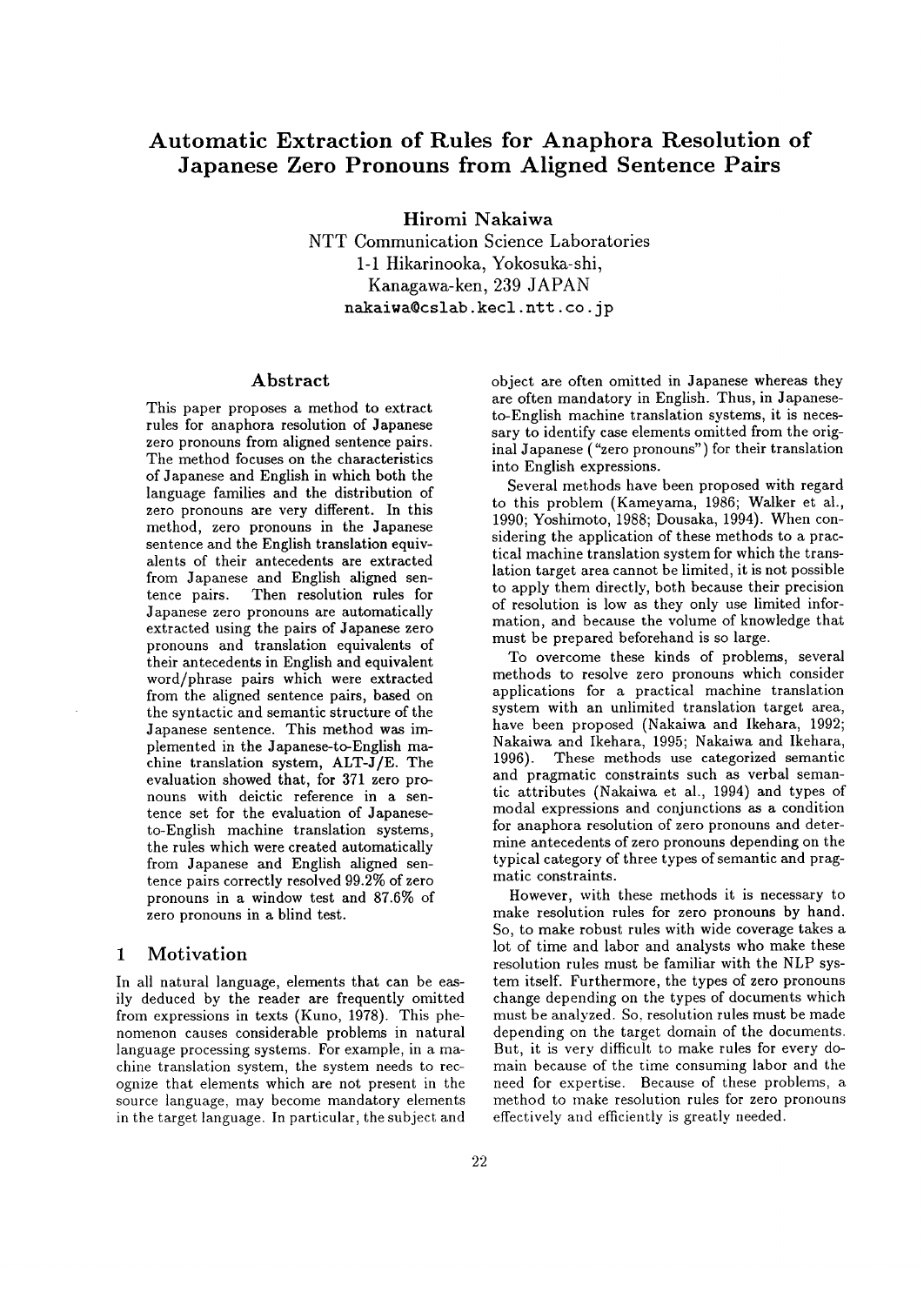In order to acquire resolution rules for a NLP system effectively and efficiently, various methods have been proposed. One typical method for this purpose is to use a corpus for extracting resolution rules by analyzing each sentence in the corpus. With regard to the automatic extraction of resolution rules for zero pronouns, several methods have been proposed (Murata and Nagao, 1997; Nasukawa, 1996). But these methods only use monolingual corpora and they find it difficult to extract resolution rules for zero pronouns whose referents are normally unexpressed in Japanese. Furthermore, rules can only be made when similar expressions to those containing the zero pronouns are found in the corpus.

In order to take into account the kinds of problems which are caused by monolingual corpora, it seems that a bilingual corpus consisting of pairs of a sentence in one language and a translation of the sentence is better than a monolingual corpus for the purpose of acquiring resolution rules for zero pronouns. This is particularly so with a bilingual corpus of Japanese and English whose language families are so different and in which the distribution of zero pronouns is also very different. This combination is more useful than the bilingual corpora of language pairs whose language families are similar.

Several methods have been proposed with regard to acquiring various kinds of rules such as translation rules, grammar rules, dictionary entries and so on from bilingual corpora (Dagan et al., 1991; Dagan and Church, 1994; Fung and Church, 1994; Tanaka, 1994; Yamada et al., 1995). From the point of view of the extraction of resolution rules for zero pronouns, a technique to extract zero pronouns in a sentence in one language and translation equivalents of their antecedents in a translation from aligned sentence pairs is needed. Such a technique has recently been proposed, and a method to extract Japanese zero pronouns in Japanese sentences and translation equivalents of their antecedents in English sentences from aligned sentence pairs has been developed. (Nakaiwa and Yamada, 1997). Another technique which is needed, is to make rules automatically to resolve zero pronouns using pairs of equivalent words/phrases with zero pronouns and their antecedents from aligned sentence pairs. Several methods to extract rules and dictionary entries for machine translation have been proposed such as (Yamada et al., 1995). But there is currently no proposed method for extracting resolution rules for zero pronouns automatically using bilingual corpora.

In this paper, I propose a widely applicable method to extract resolution rules for Japanese zero pronouns from Japanese and English aligned sentence pairs automatically using pairs of equivalent words/phrases and pairs of zero pronouns and their antecedents.

## 2 Appearance of Zero Pronouns and Their Antecedents within Japanese and English Aligned Sentence Pairs

In order to understand the distribution of zero pronouns with antecedents within Japanese and English aligned sentence pairs, in this section, I examine which zero pronouns in Japanese must be explicitly translated into English and where their translation equivalents in English appear, using a test set designed to evaluate the performance of Japanese-to-English machine translation systems (Ikehara et al., 1994). The test set (3718 sentences) has many examples of zero pronouns making intrasentential and deictic references. The sentence set was created to test the coverage of expressions that can be translated by Japanese to English MT systems based on the varieties of Japanese expressions and the differences between Japanese and English. The sentence set has approximately 500 kinds of test items. Each sentence has a manual translation, and almost all of the sentences can be translated without contextual information (3704 sentences out of 3718 sentences). A MT system can be evaluated by comparing its output to the equivalent manual translation. Each sentence is expressed in natural Japanese and the sentence set covers many different expressions.

This is an example of a zero pronoun in Japanese whose referent is expressed in the English translation.

| (1) | $(\phi$ -ga) | hon-wo                 | $v$ omi-tai           |
|-----|--------------|------------------------|-----------------------|
|     |              |                        | book-0BJ read-WANT-TO |
|     |              | I want to read a book. |                       |

In this expression, the Japanese sentence contains the modal expression *tai* which indicates HOPE. This modal expression causes the default referent of the subject zero pronoun to be "writer" or "speaker" which is translated as "I" in English.

The results of the examination of zero pronouns and their referential elements in the functional test sentence set are shown in Table 1. There were a total of 525 zero pronouns in 463 sentences. The location of the referential elements can be divided into 2 kinds: those expressed in the same sentence, and those not expressed in the same sentence. The latter were further classified into 6 kinds.

- The zero pronoun is not translated because the passive voice is used.
- The referent is the writer or speaker, "I" or a group, "we".
- The referent is the reader or hearer, "you".
- The referent is human but it is not known who the human is.
- The zero pronoun should be translated as "it".
- The referent is another specific element.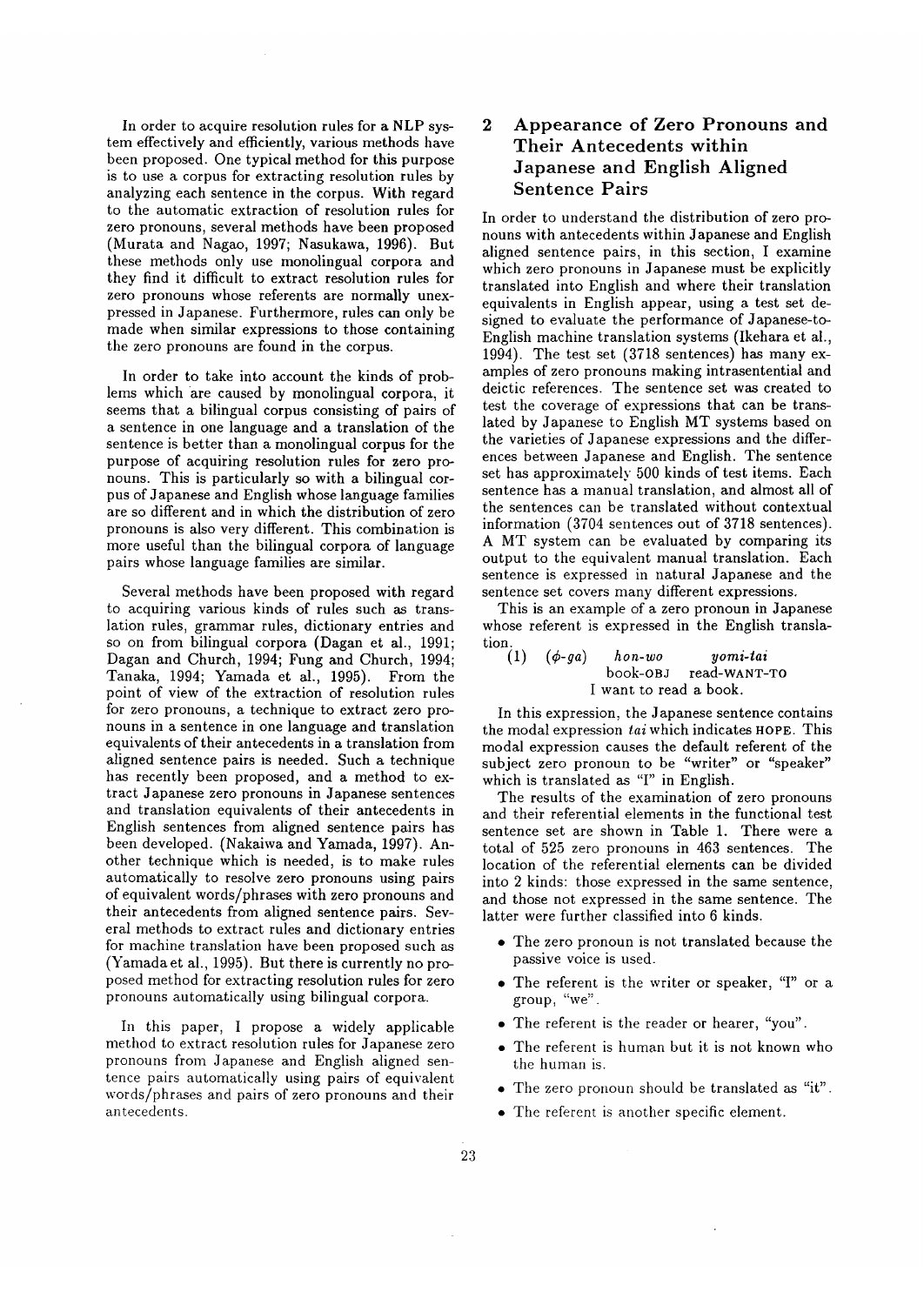According to this study of the functional test set, in 371 out of 525 instances (71%) the referent was not expressed in the sentence. Of these, the zero pronouns could be left unexpressed by converting the translation to the passive voice in 156 instances (30%). The other zero pronouns, 215 instances (41%), referred to referents that did not appear in the Japanese sentence but appear in the English translation. This result shows that aligned sentence pairs will be effective for extracting zero pronouns and their antecedents automatically by determining zero pronouns in Japanese and translation equivalents of their antecedents in English.

According to a further examination of the English equivalents of Japanese zero pronouns in the sentence set in Table 1, depending on the types of referential elements, the style of the English equivalents are different. These characteristics can be summarized in the following:

- 1. Deictic referents in English (215 instances) These elements are often translated as personal pronouns such as 'T' or "you" or indefinite "one".
- 2. Anaphoric antecedents in English (154 instances; intrasentential) These elements are often translated as personal pronouns, demonstratives such as "that", definite noun phrases such as a noun phrase with definite article (e.g. "the company") or anaphoric "one".

English expressions of these two types can be preferred candidates for translation equivalents of Japanese zero pronouns.

Furthermore, according to an analysis of these aligned sentence pairs (Nakaiwa and Ikehara, 1995; Nakaiwa and Ikehara, 1996), zero pronouns in the corpus can be successfully resolved using three kinds of semantic and syntactic constraints: verbal semantic attributes, the types of modal expressions and conjunctions. So, for making suitable rules for resolving Japanese zero pronouns in aligned sentence pairs, the use of these semantic and pragmatic categories which are extracted from the syntactic and semantic structure of the Japanese sentence in aligned sentence pairs, will be effective.

## **3** A Method for Extraction of Resolution Rules for Japanese Zero Pronouns

This section describes a method for automatically extracting resolution rules for Japanese zero pronouns from Japanese and English aligned sentence pairs. Figure 1 shows an overview of the system. As shown in this figure, the Japanese and English sentences within the aligned sentence pairs are analyzed separately by Japanese and English syntactic and semantic parsers. Next, the system extracts the pairs of Japanese word/phrase and their English equivalent word/phrase, by comparing these two structures, based on the Japanese syntactic and semantic structures and the English syntactic and semantic structures which are created by the Japanese and English parsers. Then, based on the characteristics of the translation equivalents of antecedents of Japanese zero pronouns in English, which was discussed in Section 2, Japanese zero pronouns in the Japanese sentence and the translation equivalents of their antecedents in the English sentence are extracted. By using these results, based on the Japanese syntactic and semantic structure, the resolution rules for Japanese zero pronouns within Japanese sentences are created. In the next step, the resolution rules are used for the semantic and pragmatic analysis of the Japanese sentence by the Japanese syntactic and semantic parser within the whole rule extraction system. The same Japanese and English aligned sentence pairs are inputted in the system and resolution rules of Japanese zero pronouns are again extracted. These processes are repeated until the system cannot extract any more rules for resolution of Japanese zero pronouns from the aligned sentence pairs.



Figure 1: Process for Automatic Extraction of Resolution Rules for Japanese Zero Pronouns

This method has been implemented in the Japanese to English machine translation system. ALT-J/E (Ikehara et al., 1991). The system, which is described in Figure 1, can extract English translation equivalents of Japanese zero pronouns from the aligned sentence pairs. So, these results can be used for the extraction of translation rules for Japanese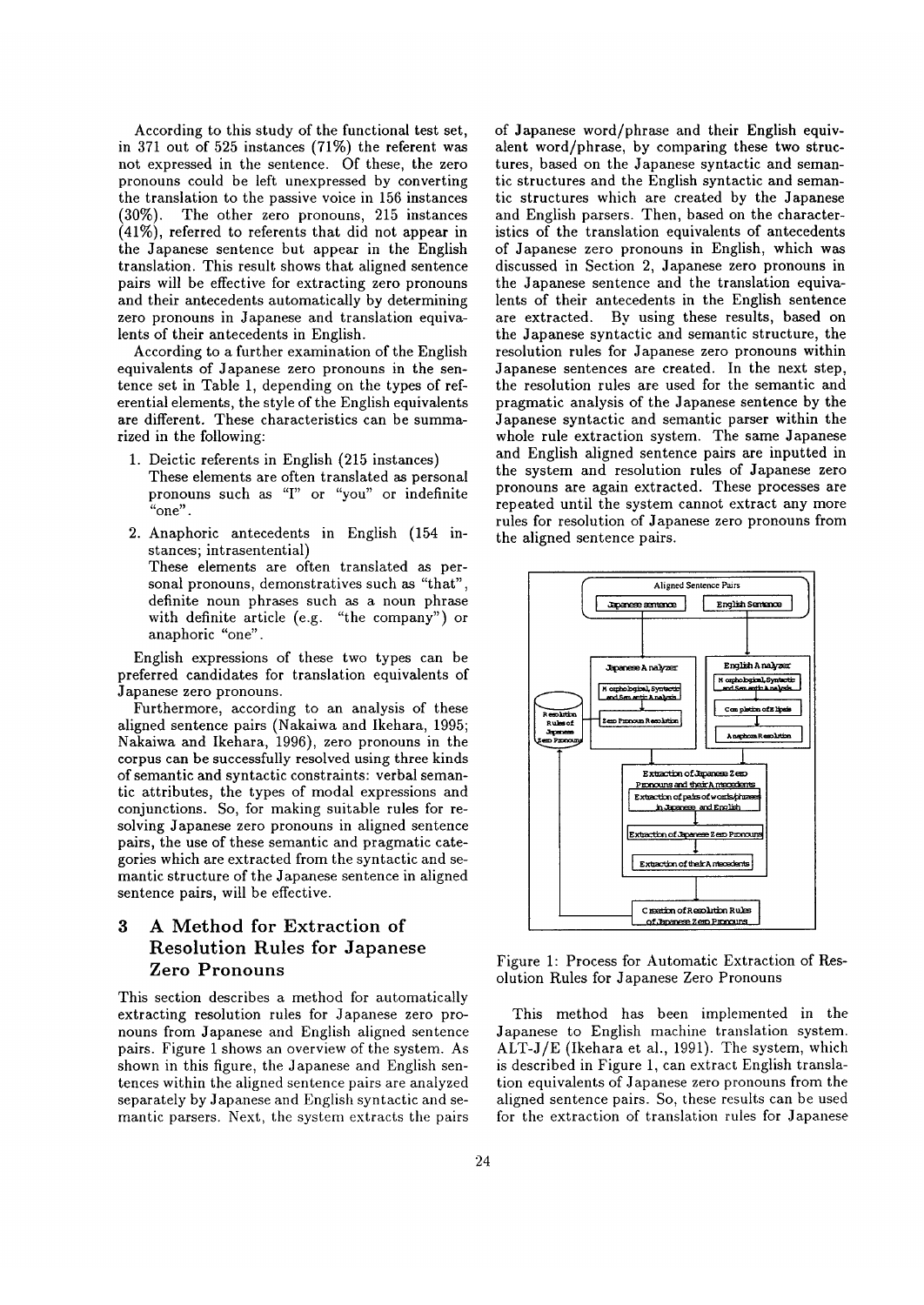| Loc.             | Loc. of 'referential elements' |    |     |         |      |      |    |     |            |    |          |     |
|------------------|--------------------------------|----|-----|---------|------|------|----|-----|------------|----|----------|-----|
| of               | Intrasentential                |    |     | Deictic |      |      |    | To- |            |    |          |     |
| zero<br>pron.    | ha                             | qα | ο   | nı      | misc | Psve | we | vou | hu-<br>man | ıt | mi<br>sc | tal |
| na               |                                | 0  |     | υ       |      | 4    | 0  |     |            |    |          |     |
| ga               | 19                             | 12 | o   | 2       | 8    | 150  | 85 | 24  | 30         | 51 | U        | 481 |
| $\boldsymbol{o}$ |                                | 0  | 5   |         | o    | n    | 0  | o   |            |    |          | 18  |
| nı               |                                | 0  | o   | o       |      | 2    | 3  | R   |            | 0  |          | 15  |
| n <sub>o</sub>   |                                | 0  |     | O       |      | o    |    | n   |            | ົ  |          |     |
| Total            |                                |    | 154 |         |      |      |    | 371 |            |    |          | 525 |

Table 1: Distribution of zero pronouns and their referential elements

zero pronouns to English in a Japanese to English machine translation system.

In the next two subsections, I describe the details of the extraction of Japanese zero pronouns in Japanese sentences and translation equivalents of their antecedents in English sentences and the construction of resolution rules for Japanese zero pronouns.

#### 3.1 Extraction of Japanese Zero Pronouns and Their Antecedents

The method to extract Japanese zero pronouns and their English equivalents consists of the following  $\mathrm{steps}^1$ .

- 1) Analysis of Japanese and English sentences In this step, I use morphological, syntactic and semantic analyzers of Japanese in ALT-J/E for the analysis of Japanese sentences and Brill's English tagger (Brill, 1992) for the analysis of English sentences<sup>2</sup>.
- 2) Extraction of the pairs of Japanese word/phrase and their English equivalent word/phrase.

2As shown in Figure 1, if the English analyzer can supplement ellipses in English *("I* sing a song and ¢ play a piano."), then even if translation equivalents of the antecedents of zero pronouns in Japanese are omitted in English sentences, the overall system can determine their antecedents from the completed elements. Furthermore, when the English analyzer contains an anaphora resolution process such as Lappin and Leass (1994), even if the antecedents of zero pronouns in Japanese are anaphoric expressions such as pronouns and definite noun phrases, the anaphora resolution process determines the antecedents of anaphoric expressions in English and the overall system can determine intersentential and intrasentential resolution rules of Japanese zero pronouns by using extracted pairs of the antecedents of anaphoric expressions in English and their Japanese equivalents. But, for now, I am only using an English tagger as the English analyzer for the primary examination because the extraction of pairs, Step 2, only needs the parts of speech of the English words.

In this step, I use the following information:<sup>3</sup>.

- bilingual dictionary for Japanese to English MT system, ALT-J/E This dictionary is used for the determination of pairs of equivalent word phrases of Japanese and English.
- English dictionary for English generation in ALT-J/E This dictionary is used when the suffix differs: for example the derivative, 'ing' between an English word in the bilingual dictionary entry and the English word in the English sentence within the aligned sentence pair.
- ignore function words such as prepositions, determiners and others from the English sentence to find Japanese equivalent words/phrases in Japanese This is because function words must often be changed depending on the types of head such as verb for preposition and noun for determiner in English.
- 3) Extraction of the candidates for Japanese zero pronouns within the Japanese sentence In this step, the system extracts Japanese zero pronouns which are determined by syntactic and semantic analysis of Japanese within the syntactic and semantic structure of the Japanese sentence.
- 4) Extraction of the candidates for translation equivalents of antecedents of Japanese zero pronouns within the English sentence In this step, the following English words/phrases are extracted from the English sentence as possible translation equivalents<sup>4</sup>:

<sup>3</sup>For details of this step, refer to Yamada et al. (1996).

<sup>4</sup>In this paper, I only extract these 4 types of English words/phrases for the candidates which appeared in the test set and the examination of other types of English words/phrases which can be the candidates of translation equivalents of antecedents of Japanese zero pronouns, such as "they", *"he"* and "she", remains as future work.

<sup>1</sup>For the details of the extraction of Japanese zero pronouns in Japanese sentences and translation equivalents of their antecedents in English equivalent sentences, refer to Nakaiwa and Yamada (1997).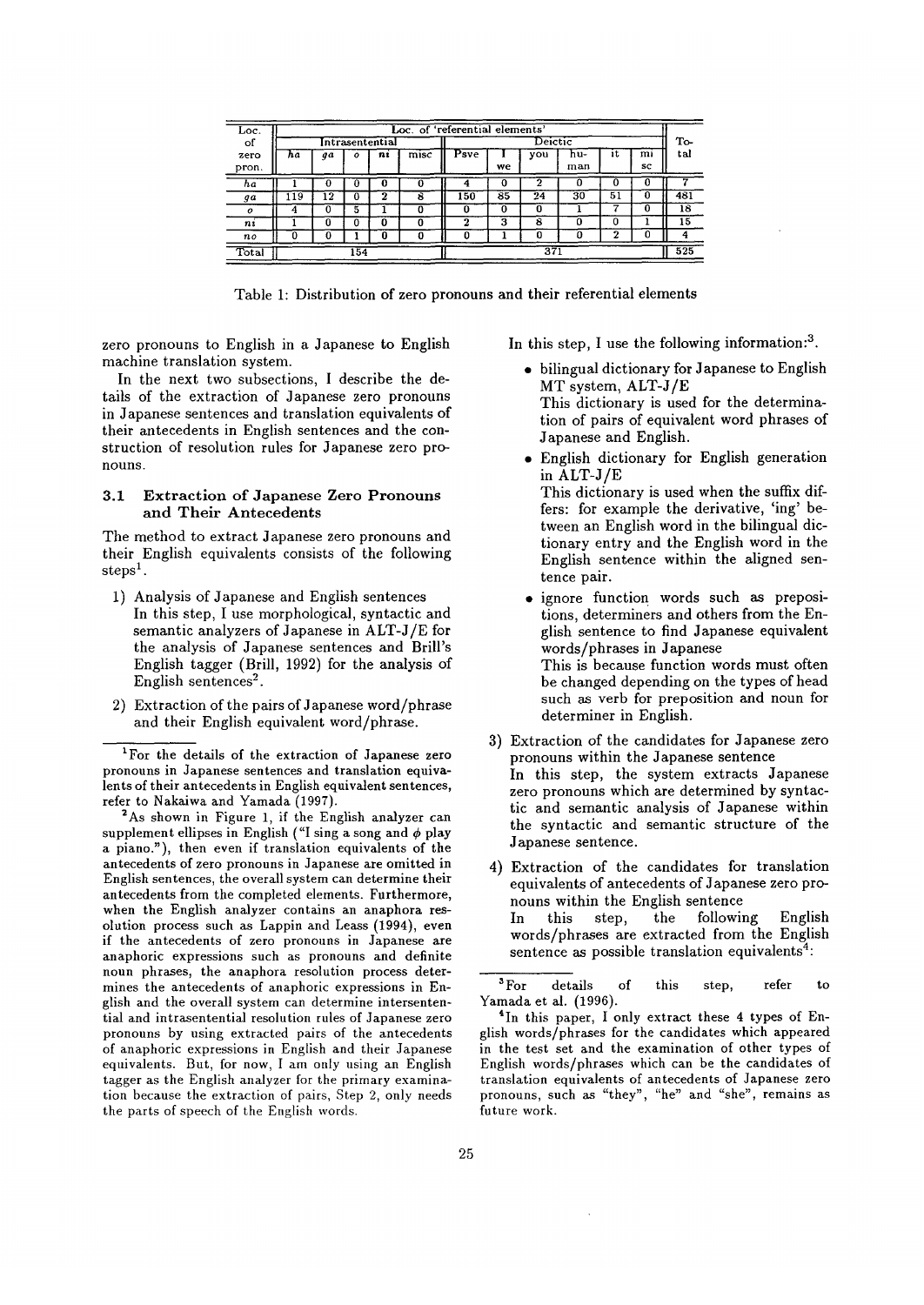- personal pronouns such as 'T' or "you"
- $\bullet$  "one".
- demonstratives such as "that"
- definite noun phrases such as a noun phrase with definite article (e.g. "the company")
- 5) Determination of zero pronouns in Japanese sentences and their referents in English sentences

The pairs of Japanese words/phrases and English equivalent words/phrases and the pairs of zero pronouns in a Japanese sentence and translation equivalents of their antecedents in the English sentence are determined from the candidates for the pairs of Japanese word/phrases and their English equivalent word/phrases which were extracted at step 2, the candidates for Japanese zero pronouns within the Japanese sentence which were extracted at step 3 and the candidates for translation equivalents of antecedents of Japanese zero pronouns within the English sentence which were extracted at step 4. This determination is conducted based on how strongly related the candidates are and how many pairs can be extracted from these candidates.

#### 3.2 Construction of Resolution Rules for Japanese Zero Pronouns

Using the extracted Japanese zero pronouns and their antecedents from Japanese and English aligned sentence pairs and the syntactic and semantic structures of Japanese sentences, the system constructs resolution rules for Japanese zero pronouns. For this construction, verbal semantic attributes, the types of modal expressions and conjunctions within Japanese syntactic and semantic structure are used for the resolution conditions of Japanese zero pronouns. In the implementation in ALT-J/E, the rules are extracted using the case type of the zero pronoun, the verbal semantic attributes (VSA; 107 categories) of the verb which governs the zero pronoun (Nakaiwa et al., 1994) and categorized types of modal expression (134 categories) in the unit sentence which contains the zero pronoun (Kawai, 1987) and categorized types of conjunction (56 categories) which are directly connected to the unit sentence. For example from aligned sentence pair (1), the rule (3) is extracted from the syntactic and semantic structure (2) in Figure 2.

When zero pronouns, whose resolution conditions are the same but whose antecedents are different, occur within aligned sentence pairs, the resolution rule selects the referent which appears most often as the antecedent of the zero pronouns. For example, when unit sentences with zero pronouns in subject position and with category  $A^{\prime\prime}$  modal expression occur eight times within aligned sentence pairs and when the extracted antecedents of the zero pronouns

are 'T' for 5 zero pronouns and "you" for 3 zero pronouns, the resolution rule with the condition of modal expression "A" determines the antecedents of zero pronouns in subject position as 'T'.

## 4 Evaluation

## **4.1 Evaluation Method**

The method to extract resolution rules for zero pronouns from aligned sentence pairs which was discussed in Section 3 was evaluated by automatically extracting resolution rules for Japanese zero pronouns from the functional test sentence set which is already aligned, one sentence with one sentence. This evaluation was conducted using the Japanese to English MT system, ALT-J/E for the Japanese analysis and Brill's tagger for the English analysis. The conditions for the evaluation were as follows.

#### 4.1.1 Evaluation of Target Sentence Pairs

The evaluation used Japanese and English aligned sentence pairs which contain zero pronouns with deictic references (371 instances) in a test set designed to evaluate the performance of Japanese-to-English machine translation systems (Ikehara et al., 1994) (3718 sentence pairs).

#### 4.1.2 Resolution Rules

For the sentence pairs which contain zero pronouns with deictic reference, resolution rules for these zero pronouns were extracted by examining verbal semantic attributes, the types of modal expressions and conjunctions within the syntactic and semantic structure of Japanese sentences (Section 3.2). In this evaluation, the semantic constraints for cases by verb were not taken into consideration<sup>5</sup>.

#### 4.1.3 Evaluation Parameters

To examine the effectiveness of automatically extracting resolution rules for Japanese zero pronouns, I examined the accuracy of resolution rules which are automatically extracted using three kinds of semantic and syntactic constraints: verbal semantic attributes, the types of modal expressions and conjunctions. As a baseline for comparison, I also examined the accuracy of resolution by using rules which only consider the occurrence of antecedents in the same case elements such as subject and object as follows:

- The most frequently occurring antecedent in the same case element is used for the antecedents of zero pronouns in the case element.
- Antecedents in the same case element are proportionally determined with the weight of the

<sup>&</sup>lt;sup>5</sup>If the semantic constraints for cases by verb are taken into consideration, the accuracy of resolution will be better. But, the suitability of the semantic constraints for cases needs to be taken into consideration and this remains as future work.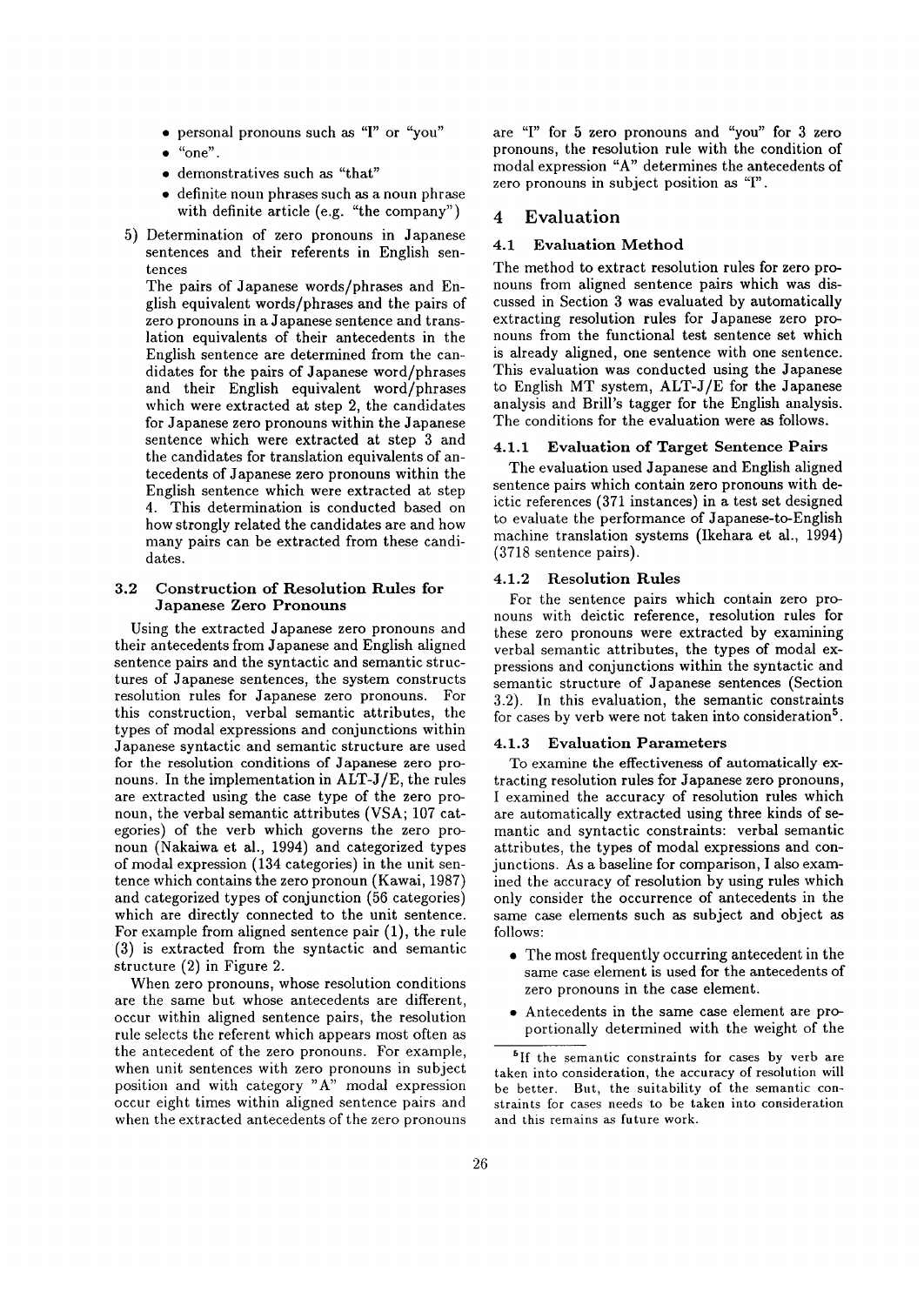

Figure 2: An Example of Syntactic and Semantic Structure and Extracted Resolution Rule

occurrence of the antecedents in the case element.

For example, when the antecedents of zero pronouns in one case element are 'T' 3 times and "you" 2 times, the former rule achieves  $60\%$  (=3/5) resolution accuracy whilst the latter rule achieves  $52\%$  (=  $3/5 * 3/5 + 2/5 * 2/5$  resolution accuracy.

The accuracy of resolution is evaluated by the following 2 tests:

- (a) window test All zero pronouns with deictic referents (371 instances), which were used for extracting resolution rules, were examined for their accuracy of resolution. As detailed in this paper, I have tried to evaluate the limitations to the accuracy of the rules which are extracted by the method.
- (b) blind test 370 zero pronouns out of 371 zero pronouns were used for extracting resolution rules and these rules were applied to the remaining zero pronoun, then the process was repeated 371 times. By calculating the mean of the successfully resolved zero pronouns, the accuracy of resolution was examined. As shown in the next section, I have tried to evaluate the generality of the rules which are extracted by the method.

### 4.1.4 Successfully Resolved Zero Pronouns

When a rule which can determine the antecedent of a zero pronoun is extracted by the method, I judge that the zero pronoun is resolved successfully<sup>6</sup>

#### 4.2 Resolution Accuracy

The resolution accuracy of extracted rules is shown in Table 2. As shown in this table, the accuracy of rules using three kinds of conditions (modal expressions, verbal semantic attributes and conjunctions) is as high as 99.2% in the window test and 87.6% even in the blind test. In contrast, resolution rules which only consider the occurrence of antecedents achieve a low resolution accuracy; 46.4% in the window test and 46.1% in the blind test for resolution rules using the referent which appears most often and 31.8% in the window test and 30.6% in the blind test for resolution rules using the referent which is proportionally determined with the weight of the ocurrence. For the 3 rule sets which are extracted using only one condition each, the order of the resolution accuracy is as follows: modal expression, verbal semantic attributes and conjunctions. Furthermore, if the modal expression and verbal semantic attributes are used together for the creation of resolution rules, the resolution accuracy is as high as 95.2% in the window test and 81.7% in the blind test. This shows that the use of these two conditions for the automatic extraction of resolution rules is most effective for the resolution of Japanese zero pronouns with deictic referents. These results demonstrate that this method of automatically creating rules using three kinds of conditions from aligned sentence

<sup>6</sup>Because the rules for the evaluation are automatically created from aligned sentence pairs by the method proposed in this paper, it is very difficult to extract only

the rules which are most suitable for the aligned sentence pairs and the most general rules without using machine learning techniques. In this paper, I only discuss how resolution rules are automatically created and how many zero pronouns can be resolved by using these rules. The method to extract the best rule set remains as future work.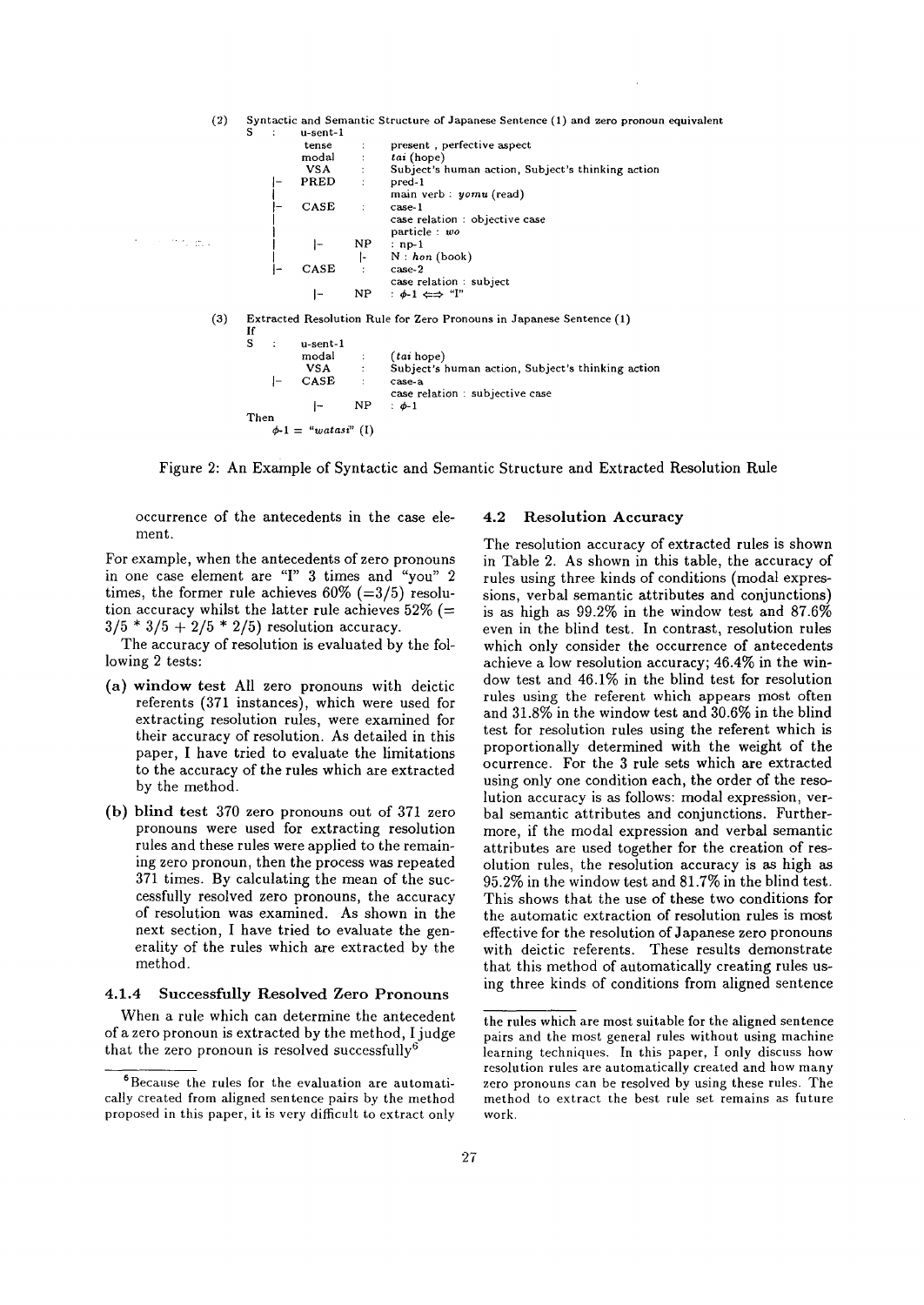pairs can correctly resolve almost all Japanese zero pronouns with deictic references<sup>7</sup>.

According to these results, the proposed method is effective for the automatic extraction of resolution rules for Japanese zero pronouns from Japanese and English aligned sentence pairs and by using a large amount of aligned sentence pairs it is possible to extract resolution rules for almost all Japanese zero pronouns.

Table 2: Resolution accuracy for conditions of resolution in automatically created rules

| condition       | resolution accuracy |            |  |  |  |
|-----------------|---------------------|------------|--|--|--|
|                 | window test         | blind test |  |  |  |
| modal exp.      | 74.9%               | 64.2%      |  |  |  |
|                 | (278)               | (238)      |  |  |  |
| VSA             | 70.9%               | 52.6%      |  |  |  |
|                 | (263)               | (195)      |  |  |  |
| conjunction     | 55.0%               | 48.8%      |  |  |  |
|                 | (204)               | (181)      |  |  |  |
| modal exp. +    | 95.2%               | 81.7%      |  |  |  |
| <b>VSA</b>      | (353)               | (303)      |  |  |  |
| modal exp. +    | 90.3%               | 79.5%      |  |  |  |
| conjunction     | (335)               | (295)      |  |  |  |
| $VSA +$         | 87.9%               | 68.2%      |  |  |  |
| conjunction     | (326)               | (253)      |  |  |  |
| modal $exp. +$  | 99.2%               | $87.6\%$   |  |  |  |
| $VSA +$         | (368)               | (325)      |  |  |  |
| conjunction     |                     |            |  |  |  |
| occurrence      | $46.4\%$            | 46.1%      |  |  |  |
| (most often)    | (172)               | (171)      |  |  |  |
| occurrence      | $31.8\%$            | 30.6%      |  |  |  |
| (proportionally | (117.9)             | (113.5)    |  |  |  |
| selected)       |                     |            |  |  |  |

### 5 Conclusion

This paper proposes a powerful method for the extraction of resolution rules for Japanese zero pronouns from Japanese and English aligned sentence pairs. In this paper, I have only discussed Japanese and English language pairs. But this method can be applied to various kinds of language pairs such as Italian and English, and the effectiveness of the extracted rules depends on how different the two languages are. In the future, I will examine methods for extracting the most effective and most general rules for zero pronouns resolution using machine learning techniques. Furthermore, I would like to realize an overall system with an English syntactic and semantic parser and evaluate the effect of the anaphora resolution and omission of ellipsis in English for the

extraction of resolution rules for zero pronouns with intersentential and intrasentential antecedents.

## 6 Acknowledgments

I would like to thank Professor Jun'ichi Tsujii for helpful discussion of many of the ideas and proposals presented here during my star at UMIST from September 1995 to September 1996. I am also grateful to several anonymous reviewers of ACL/EACL-97 workshop on anaphora for helpful comments on earlier drafts of the paper.

## References

- Eric Brill. 1992. A simple rule-based part of speech tagger. In *Proc. of ANLP92,* pages 152-155, ACL.
- Ido Dagan, Alon Itai and Ulrike Schwall. 1991. Two languages are more informative than one. In *Proc. of 29th Annual Meeting of ACL,* pages 130-137, ACL.
- Ido Dagan and Kenneth W Church. 1994. Termight: Identifying and translating technical terminology. In *Proc. of ANLPg4,* pages 34-40, ACL.
- Kouji Dousaka. 1994. Identifying the Referents if Japanese Zero-Pronouns based on Pragmatic Condition Interpretation. In *Trans. of IPS Japan,*  35(10):768-778. In Japanese.
- Pascale Fung and Kenneth W. Church. 1994. Kvec: A new approach for aligning parallel texts. In *Proc. of COLINGg4,* pages 1096-1102.
- Satoru Ikehara, Shirai Satoshi and Kentaro Ogura. 1994. Criteria for Evaluating the Linguistic Quality of Japanese-to-English Machine Translation. In *Journal of JSAI,* 9(5):569-579.
- Satoru Ikehara, Shirai Satoshi, Akio Yokoo and Hiromi Nakalwa. 1991. Toward MT system without Pre-Editing-Effects of New Methods in ALT-J/E-• In *Proc. of MT Summit III,* pages 101-106.
- Megumi Kameyama. 1986. A property-sharing constraint in centering. In *2.{th Annual Meeting of A CL,* pages 200-206.
- Atsuo Kawai. 1987. Modality, Tense and Aspect in Japanese-to-English Translation System ALT-J/E. In *Proc. of the 34th Annual Convention IPS Japan*, pages 1245-1246. In Japanese.
- Susumu Kuno. 1978. Danwa no Bunpoo. Taishukan Puhl. Co., Tokyo. In Japanese.
- Shalom Lappin and Herbert J. Leass. 1994. An Algorithm for Pronominal Anaphora Resolution. In *Computational Linguistics,* 20(4):535-561, ACL.
- Masaaki Murata and Makoto Nagao. 1997. An Estimation of Referents of Pronouns in Japanese Sentence using Examples and Surface Expressions. In

 $T$ This method does not uses any heuristics which were used in other methods of anaphora resolution such as Murata and Nagao (1997) for Japanese nouns and Lappin and Leass (1994) for English pronouns and achieves relatively high accuracy (87.6%) even in the blind test. So, if I also use heuristics for the resolution of Japanese zero pronouns, the accuracy will be higher. The examination of the combination of extracted resolution rules and heuristics for the resolution of Japanese zero pronouns remains as future work.